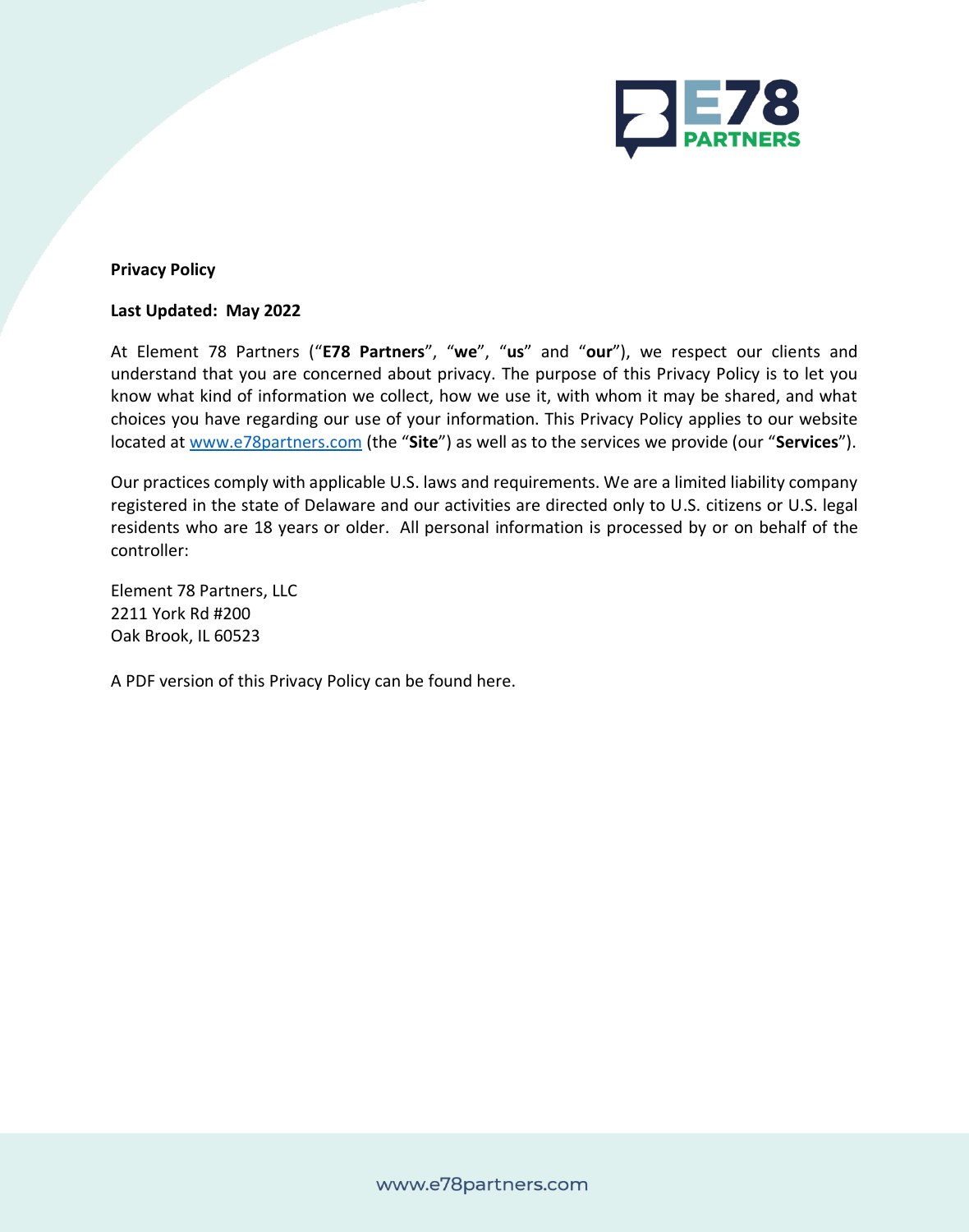

### **Information We Collect and Process**

We may collect one or more of the following categories of personal information about our investors and potential investors, and their beneficiaries; our partners and potential partners; and the visitors to our Site, when these individuals (i) visit our Site; (ii) request additional information about our Services; (iii) register for our Services or become our business partners; or (iv) otherwise interact with us.

| Category of<br><b>Personal Information</b><br>Collected                                    | <b>Examples</b>                                                                                                                                                                                                                                                                                                                                                                               | Sources of Personal Information                                                                                                                                                                                                                           | <b>Business Purpose for</b><br>Collection of<br><b>Personal Information</b>                                                                           |
|--------------------------------------------------------------------------------------------|-----------------------------------------------------------------------------------------------------------------------------------------------------------------------------------------------------------------------------------------------------------------------------------------------------------------------------------------------------------------------------------------------|-----------------------------------------------------------------------------------------------------------------------------------------------------------------------------------------------------------------------------------------------------------|-------------------------------------------------------------------------------------------------------------------------------------------------------|
| <b>Identifiers</b>                                                                         | Name (first/middle/last), postal<br>address, email address, phone<br>number, business contact<br>information, social security<br>number/EIN, driver's license<br>number, passport number,<br>unique online identifier, IP<br>address, date of birth, bank<br>account information and other<br>financial information (i.e., utility<br>bills), tax return information,<br>medical information. | Directly from you as an investor,<br>potential investor, business<br>partner, or potential business<br>partner; via cookies and other<br>tracking technologies;<br>individuals on your behalf (i.e.,<br>third party administrators,<br>accounting firms). | Providing our Services,<br>including customer<br>service/support;<br><b>Identification and</b><br>Verification; Security;<br>Legal/Compliance Issues. |
| <b>Protected characteristics</b><br>under Data Protection and<br><b>Other Federal Laws</b> | Gender, marital status,<br>citizenship, age.                                                                                                                                                                                                                                                                                                                                                  | Directly from you as an investor,<br>potential investor, business<br>partner, or potential business<br>partner; individuals on your<br>behalf (i.e., third party<br>administrators, accounting<br>firms).                                                 | Providing our Services,<br>including customer<br>service/support;<br>Identification and<br>Verification; Security;<br>Legal/Compliance Issues.        |
| Internet or other<br>electronic network activity<br>information                            | Browser identifiers/type, the<br>time and length of your visit to<br>the Site, the pages of the Site you<br>visit, and other related data.                                                                                                                                                                                                                                                    | Cookies and other tracking<br>technologies.                                                                                                                                                                                                               | Providing and Improving<br>our Services and the Site.                                                                                                 |

We do not collect the following categories of personal information through this Site: biometric information; geolocation data; education information, defined as information that is not publicly available personally identifiable information as defined in the Family Educational Rights and Privacy Act (20 U.S.C. Sec. 1232g; 34 C.F.R. Part 99); professional or work-related information; audio, electronic, visual, thermal, olfactory, or similar information; commercial information; or inferences drawn from other personal information.

*Information from Covered Entities*: In order to provide our Services to covered entities, we may at times have access to certain health-related information. Our access to and use of this information is governed by our contractual agreements with these covered entities. Please reference the privacy policies of the covered entities for details on how your personal information is collected, used, and shared, including with us.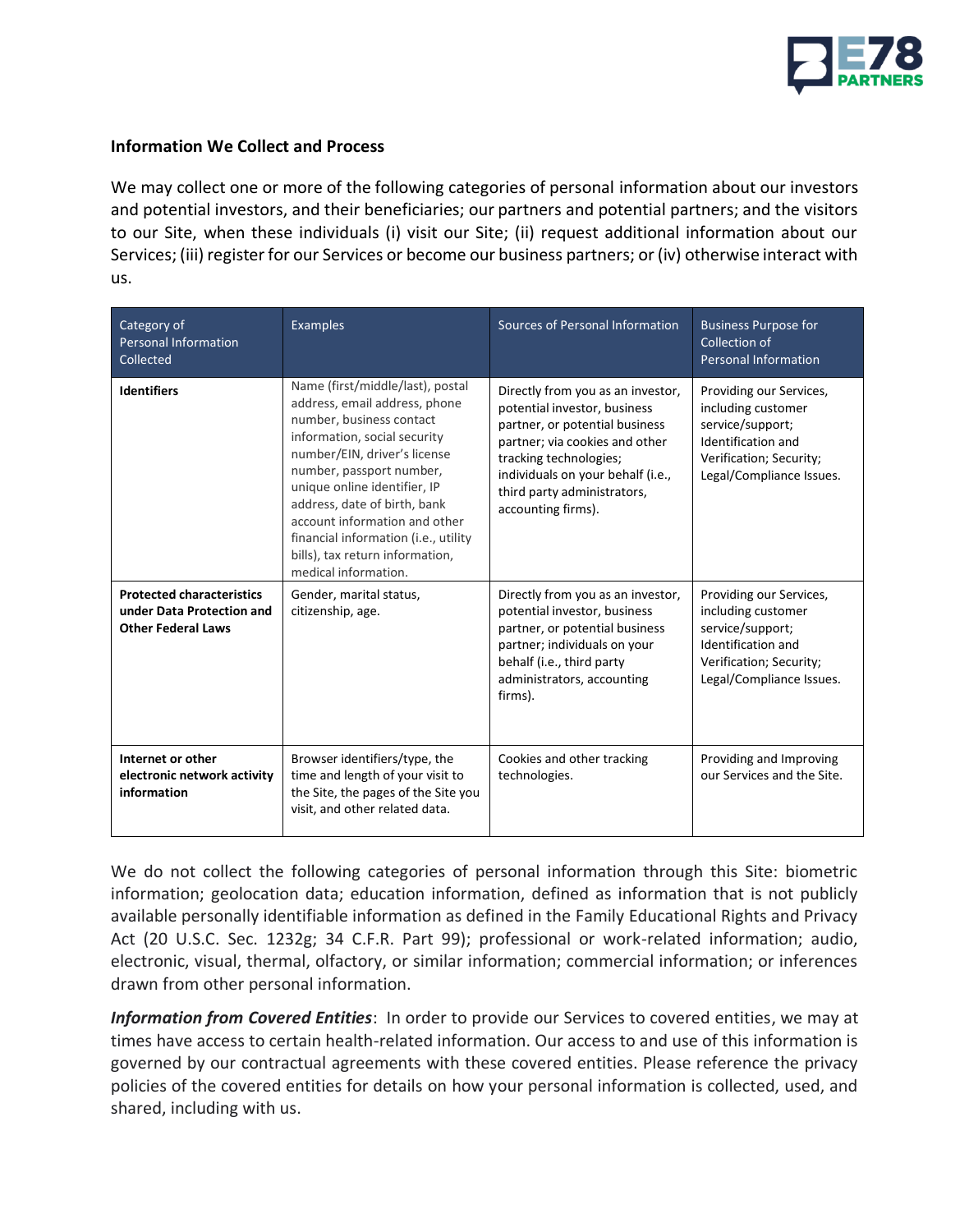

*Cookies and Other Tracking Technologies*:We, or third-party service providers acting on our behalf, may use cookies or web beacons on our Site. A cookie is a small text file that may be stored on the hard drive of your computer when you access the Site. A web beacon is an electronic image used to recognize a cookie on your computer when you view a web page. We may use cookies and web beacons to collect information from you, including your IP address, browser type, the time and length of your visit, the pages of the Site you visit, and other related data. This information may be used in order to

- recognize you when you return to the Site;
- improve and personalize your experience on our Site;
- monitor Site usage and analyze the behavior of Site visitors.

You may decline cookies, but by doing so, you may not be able to use certain features on our Site. Most web browsers will provide you with some general information about cookies, enable you to see what cookies are stored on your device, allow you to delete them all or on an individual basis, and enable you to block or allow cookies for all websites or individually selected websites. You can also normally turn off third-party cookies separately. Please note that the settings offered by a browser or device often only apply to that particular browser or device. Below are links to the cookie opt-out pages of common web browsers. If your web browser is not listed here, you should review your web browser terms to learn more about your cookie choices.

- [Google Chrome](https://support.google.com/chrome/answer/95647?hl=en&p=cpn_cookies)
- [Apple Safari](https://support.apple.com/en-gb/HT201265)
- **[Mozilla Firefox](https://support.mozilla.org/en-US/kb/enable-and-disable-cookies-website-preferences?redirectlocale=en-US&redirectslug=Enabling+and+disabling+cookies)**
- [Microsoft Edge](https://support.microsoft.com/en-us/microsoft-edge/delete-cookies-in-microsoft-edge-63947406-40ac-c3b8-57b9-2a946a29ae09)

You can turn off certain third-party targeting/advertising cookies by visiting the following link: [Network Advertising Initiative.](http://www.networkadvertising.org/choices/)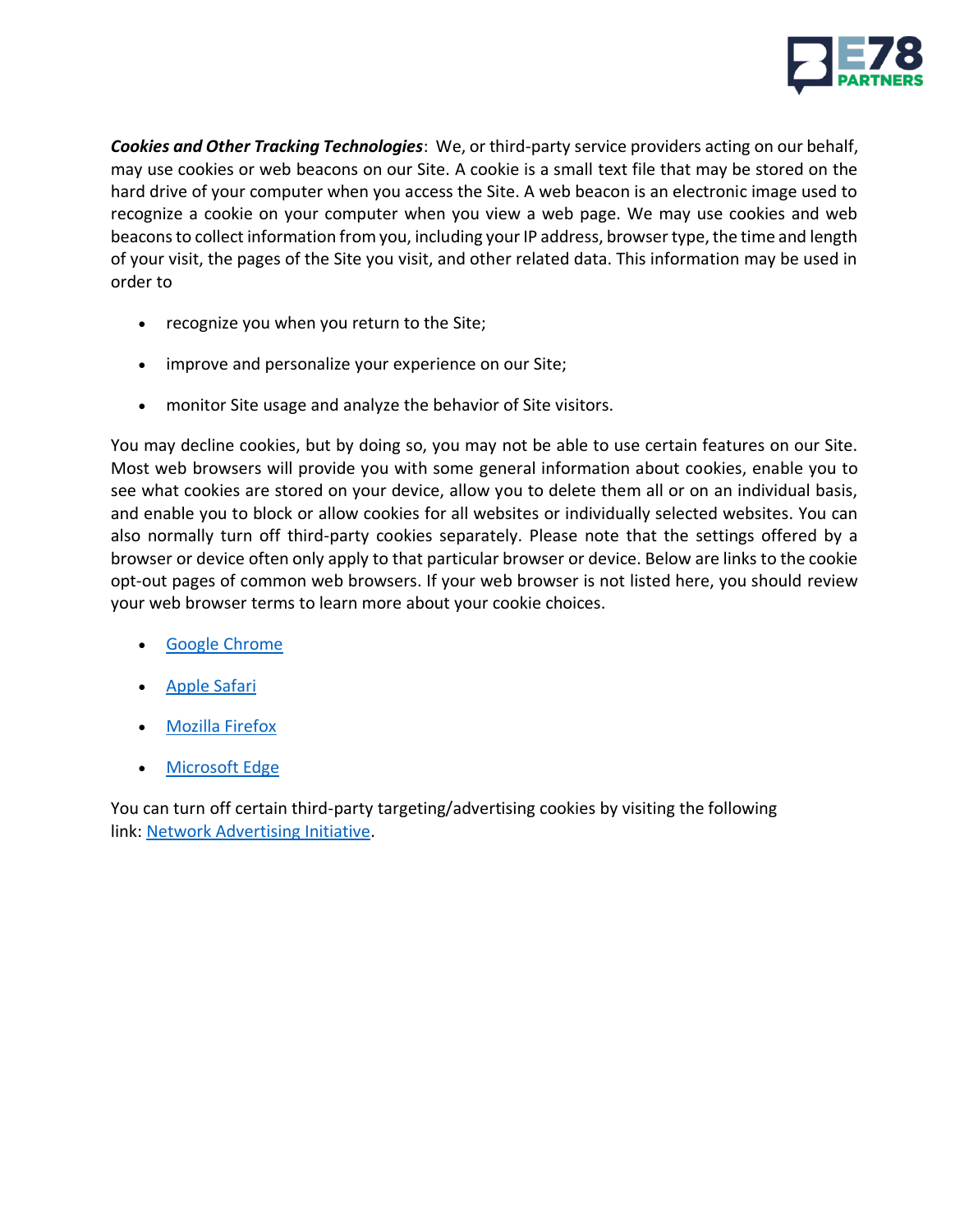

*Legal Bases for Processing*: To the extent we rely on our legitimate interests as a legal basis for processing of your personal information, we have considered the balance between our own interests (among other things, the lawful and efficient operation of our Services) and your interests and we believe that (a) you would reasonably expect us to carry out the kind of processing referenced above and (b) such processing will not cause you any harm and/or will not seriously impact your rights and freedoms with regard to data privacy. You have the right to withdraw any consent given to us for the processing of your personal information.

## **How We Use Your Personal Information**

We use your personal information as necessary for us

- to facilitate customer service or to enable us to contact you if you request information;
- to provide information about our Services;
- to monitor and improve navigation and website interaction based on your use of our Site;
- to aggregate utilization statistics in order to improve our website experience; and
- for other lawful purposes with notice to you and with your consent where necessary.

### **Disclosures of Personal Information**

We do not sell your personal information. We may, however, share your personal information with the following categories of recipients in order for us to provide our Services:

- *Service Providers*, including those required to provide and communicate with you regarding our Services, those required to provide and enhance our Site, and those used to secure our Site and protect the systems used to provide our Services.
- *Business Partners*, including those with whom we engage to provide our Services to you, such as tax accountants, attorneys, shareholders, business managers, auditors.
- *Legal/Regulatory Authorities*, including to respond to a subpoena or court order, judicial process, or regulatory inquiry; to defend against fraud, lawsuits, claims or other liabilities; and to prevent physical harm or financial loss in connection with any suspected or actual illegal activity.
- *Individuals as Authorized by you*, including your business managers, banks, and accounting firms.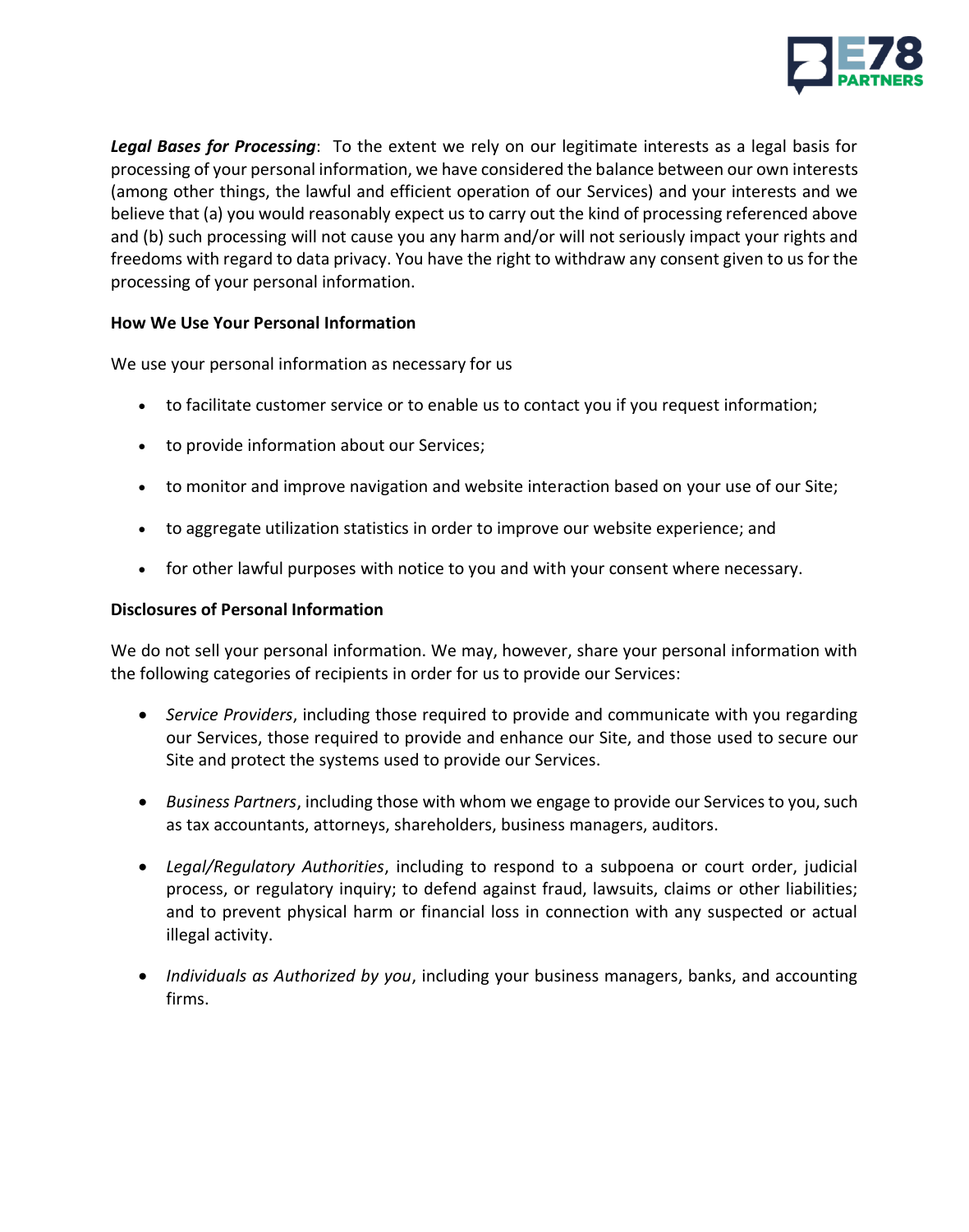

### **Cross-Border Data Transfers**

We may transfer your personal information to a third-party that is located in a jurisdiction other than the one from which we collected your personal information, including to countries that have not been deemed to have an adequate level of protection for the rights and freedoms of data subjects. If we do transfer your personal information to another jurisdiction, we will do so following due diligence and provided that the data recipient is subject to contractual agreements imposing obligations on it to ensure appropriate technical and organizational measures are implemented and maintained at all times to prevent the unauthorized and unlawful processing of personal information, and the accidental loss or destruction of, or damage to, personal information, consistent with our obligations under applicable data protection laws.

#### **Security of Personal Information**

The security of all personal information provided to us is important and we take reasonable steps designed to protect your personal information. We maintain reasonable administrative, technical, and physical safeguards designed to protect the personal information that we receive against accidental, unlawful, or unauthorized destruction, loss, alteration, access, disclosure and/or use.

### **Record Retention**

We will retain your personal information only for as long as is necessary to fulfill the purposes for which it was collected, including to comply with our legal obligations, resolve disputes, and enforce our agreements. If we collect any biometric information about you, we will not store that information for longer than three (3) years.

## **Your Choices & Rights**

Depending upon where you are located, certain choices and rights may be available to you under applicable data protection laws, including the right to request access to your personal information or to have your personal information deleted. If you have questions about what rights may apply to you, please contact us via email at [compliance@e78partners.com.](mailto:compliance@e78partners.com)

*Do Not Track:* "Do Not Track" is a privacy preference that users can set in their web browsers. When a user turns on a Do Not Track signal in their browser, the browser sends a message to websites requesting that they do not track the user. For information about Do Not Track, please visit [www.allaboutdnt.org.](http://www.allaboutdnt.org/)

*"Shine the Light" and "Eraser" Laws:* Residents of the State of California may request a list of all third parties to which we have disclosed certain information during the preceding year for those third parties' direct marketing purposes.

*California Consumer Privacy Act ("CCPA"):* The CCPA provides California residents and/or their authorized agents with specific rights regarding the collection and storage of their personal information.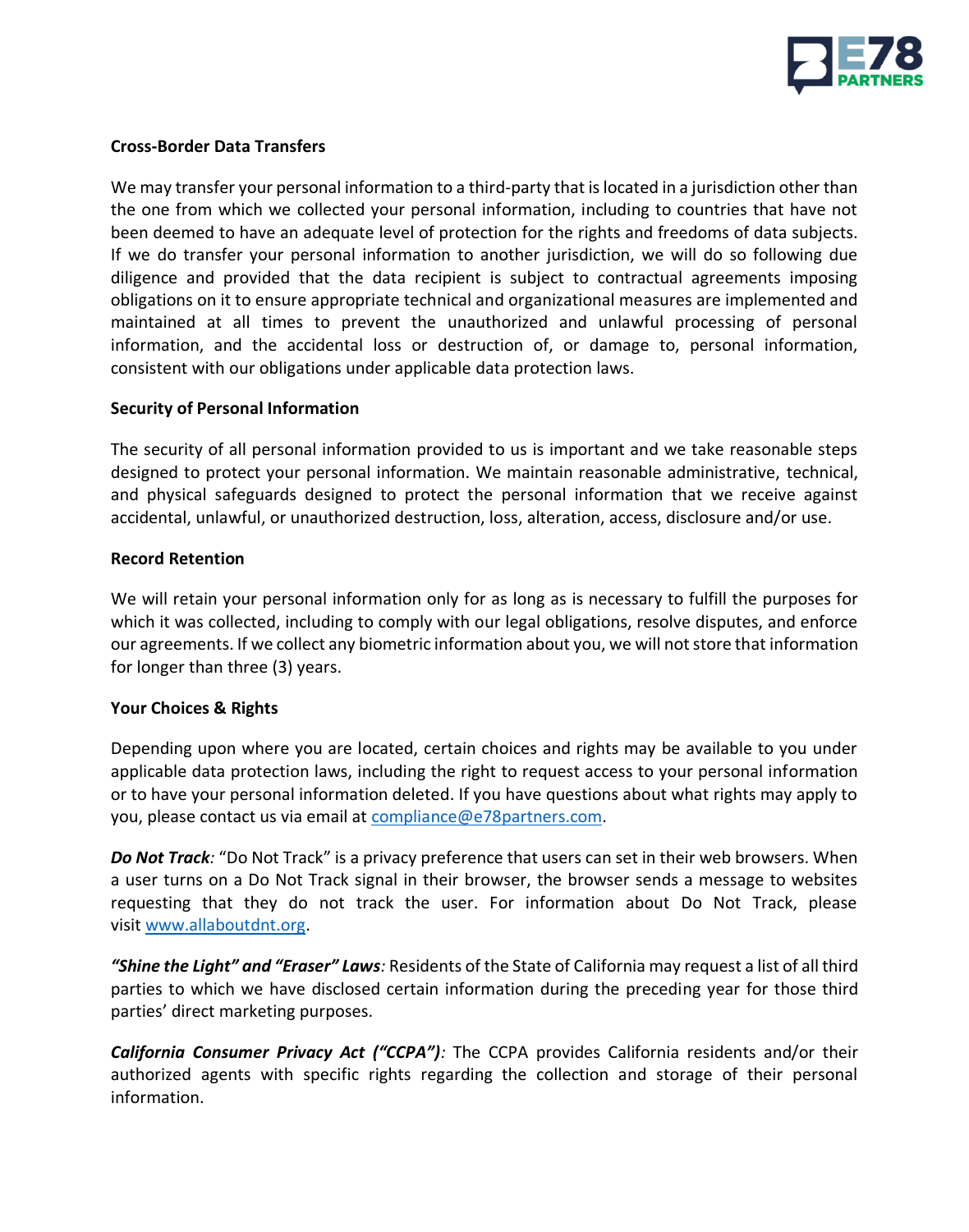

*Your Right to Know:* California residents have the right to request that we disclose the following information to you about our collection and use of your personal information over the past twelve (12) months. We may ask you to provide certain information to identify yourself so that we may compare it with our records in order to verify your request. Upon verification, we will disclose to you:

- 1. The categories of personal information we have collected about you.
- 2. The categories of sources for the personal information we have collected about you.
- 3. The specific pieces of personal information we have collected about you.
- 4. Our business or commercial purpose for collecting or selling your personal information.
- 5. The categories of third parties to whom we have sold or shared your personal information, if any, and the categories of personal information that we have shared with each third-party recipient.

*Your Right to Opt Out of Sale:* California residents have the right to opt-out of the sale of their personal information by submitting a request as directed on the homepage of our website or by contacting us using the information in the "Contact Us" section below.

Please note that we do not knowingly sell the personal information of any individuals under the age of 16.

*Your Right to Delete:* California residents have the right to request that we delete any of the personal information collected from you and retained by us, subject to certain exceptions. We may ask you to provide certain information to identify yourself so that we may compare it with our records in order to verify your request. Once your request is verified and we have determined that we are required to delete the requested personal information in accordance with the CCPA, we will delete, and direct our third-party service provides to delete your personal information from their records. Your request to delete personal information that we have collected may be denied if we conclude it is necessary for us to retain such personal information under one or more of the exceptions listed in the CCPA.

*Non-Discrimination:* You will not receive any discriminatory treatment by us for the exercise of your privacy rights conferred by the CCPA.

# *For Individuals Located in the European Economic Area (EEA), the United Kingdom (UK) or Switzerland:*

You have a number of rights under applicable data protection laws in relation to your personal information. Under certain circumstances, you have the right to:

- Have access to your personal information by submitting a request to us;
- Have your personal information deleted;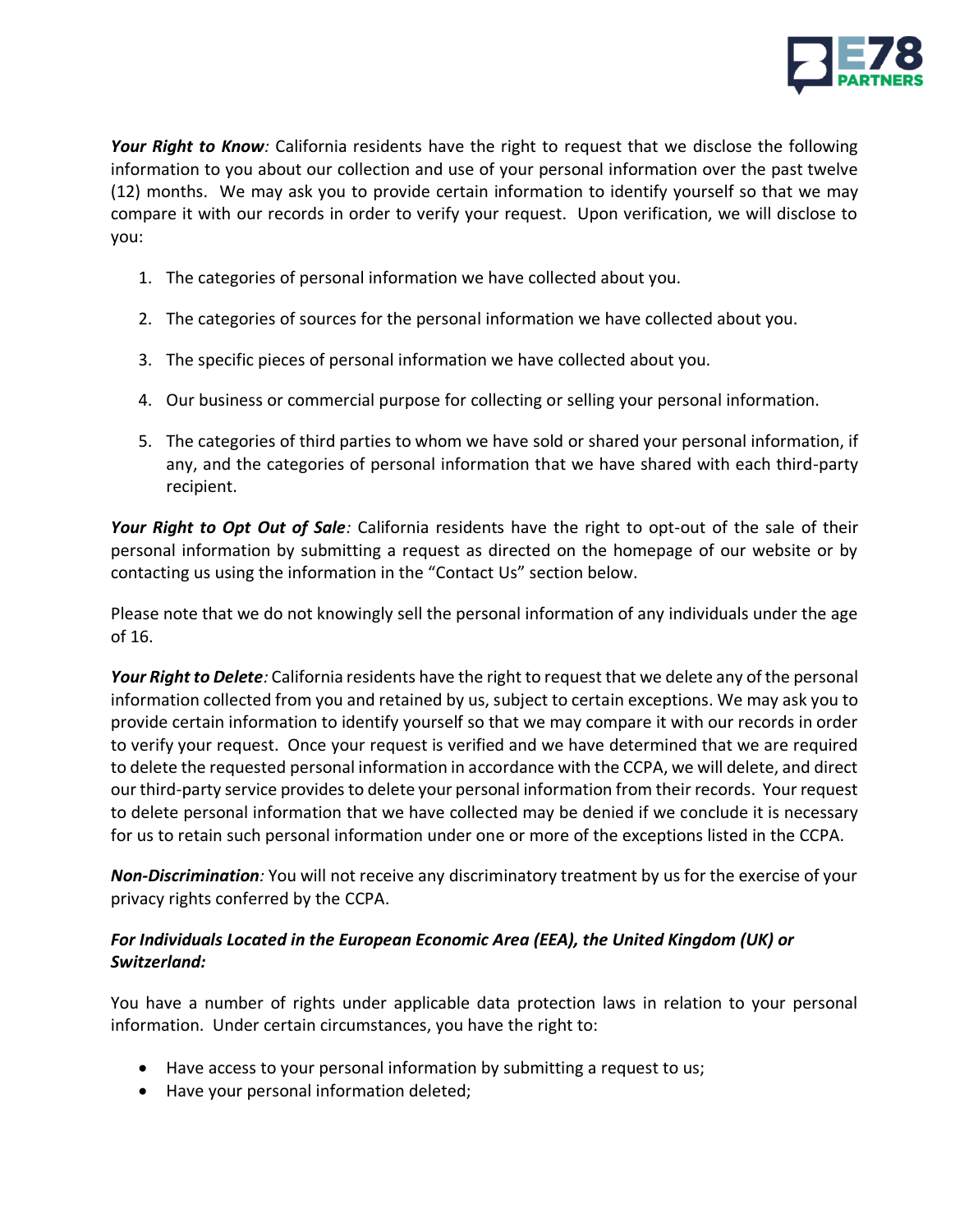

- Have your personal information corrected if it is wrong;
- Have the processing of your personal information restricted;
- Object to further processing of your personal information, including to object to marketing from us;
- Make a data portability request;
- Withdraw any consent you have provided to us;
- Restrict any automatic processing of your personal information; and
- Complain to the appropriate Supervisory Authority.

*Verifying Your Request:* Only you, or a person that you authorize to act on your behalf, may make a request related to your personal information. In the case of access and deletion, your request must be verifiable before we can fulfill such request. Verifying your request will require you to provide sufficient information for us to reasonably verify that you are the person about whom we collected personal information, or a person authorized to act on your behalf. We will only use the personal information that you have provided in a verifiable request in order to verify your request. We cannot respond to your request or provide you with personal information if we cannot verify your identity or authority. Please note that we may charge a reasonable fee or refuse to act on a request if such request is excessive, repetitive, or manifestly unfounded.

# **Third-Party Links**

This Privacy Policy only addresses the collection, processing, and use (including disclosure) of information by us. This Site may contain various links to third-party websites. These websites may provide additional information, goods, services and/or promotions. These websites are owned and operated independently of E78 Partners and have their own separate privacy and data collection practices. E78 Partners has no responsibility or liability whatsoever for the independent actions or policies of these third-party websites and is not responsible for the content or privacy practices of such websites.

## **Children's Privacy**

We do not knowingly collect personal information from children under the age of 13 through our Site. If you are under 13, please do not give us any personal information. We encourage parents and legal guardians to monitor their children's internet usage and to help enforce this Privacy Policy by instructing their children never to provide us with personal information. If you have reason to believe that a child under the age of 13 has provided personal information to us via our Site, please contact us and we will endeavor to delete that personal information from our databases.

# **Changes to this Privacy Policy**

This Privacy Policy is effective as of the date at the top of this page. We may change this Privacy Policy from time to time when we change our privacy practices. By accessing and using this Site and/or our Services after we notify you of such changes to this Privacy Policy, you are deemed to have accepted such changes. Please refer back to this Privacy Policy on a regular basis.